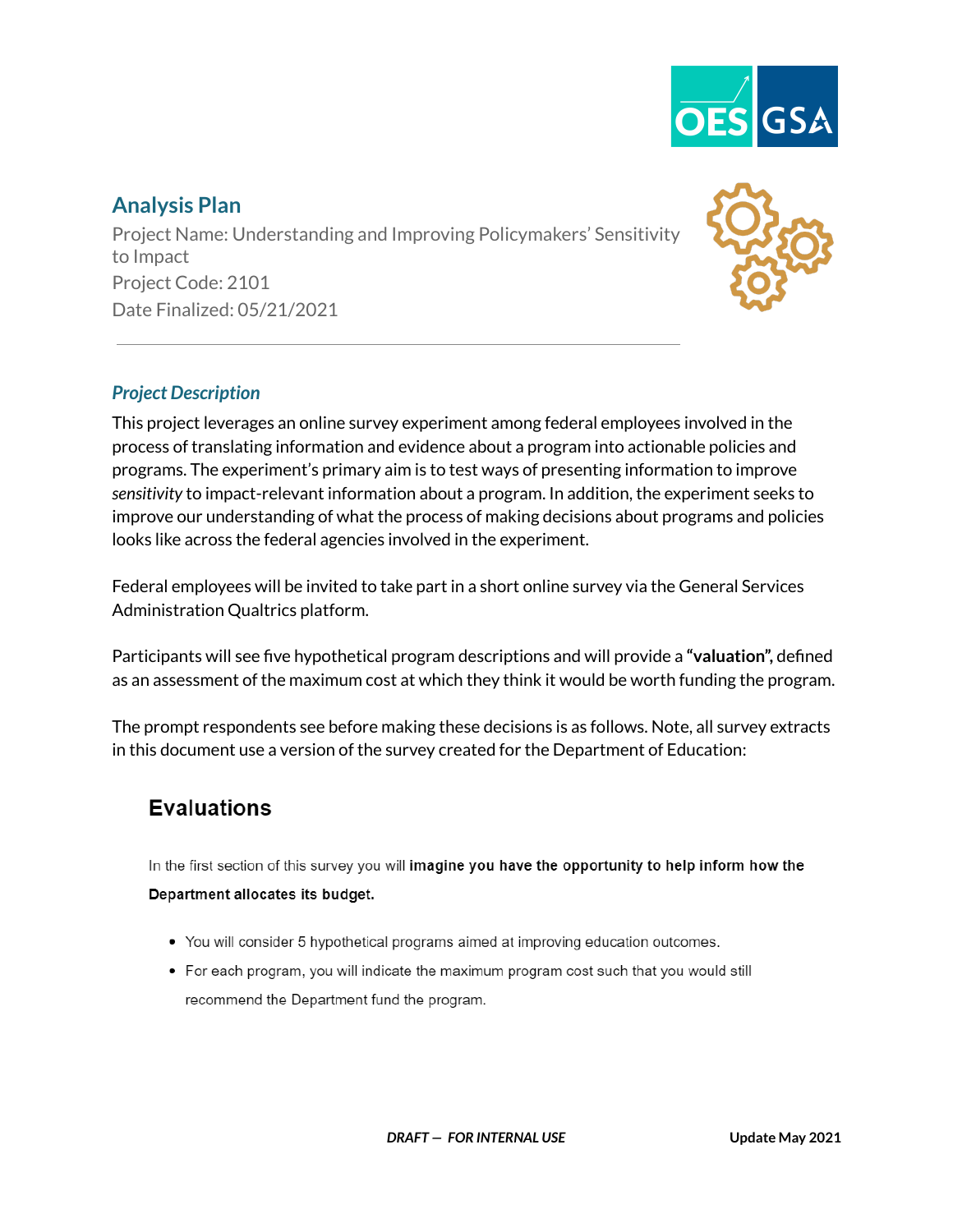Each hypothetical program description will include randomly-assigned variations corresponding to different hypothesized impact-relevant features of a program (henceforth called **"impact features"**).

- *Number of people impacted -* How does valuation depend on the scope of a program?
- *Intermediate versus final outcomes-* How does valuation depend on whether the intervention impacts an intermediate outcome (e.g. click rates on an ad for a health program) versus a final outcome (e.g. enrollment, or even health outcomes)?
- *Persistence* How does valuation depend on whether effects are documented for a shorter or longer amount of time?

These features can be multiplied together to estimate the impact of a program. Specifically, multiplying the number of people a program affects, the rate at which a "final" outcome is achieved, and the persistence of effects gives us an estimate for the *people affected per year*, who wouldn't achieve the outcome in question in the absence of the program. Each respondent will see one of four combinations of these variations for each program:

- 1. High scope, Final outcome, Long persistence
- 2. Low scope, Final outcome, Long persistence
- 3. High scope, Intermediate outcome, Long persistence
- 4. High scope, Final outcome, Short persistence

We have constructed the features such that the four combinations will be 1x, 10x, 100x, and 1000x the lowest impact level.

An example of a program description with randomly-assigned features is as follows:

# Program 1 out of 5

Consider a training program that provides first grade teachers with the tools to incorporate a growth mindset in math curricula.

- . Number of people affected: 2 million students nationwide.
- . Program outcome: In an evaluation researchers found that the likelihood students were classified as proficient on national math standardized tests increased by 3 percentage points, over a baseline in which 34% of students are classified as proficient.
- . How long effects last: The evaluation lasted 5 years and found that the effects lasted for the first 6 months.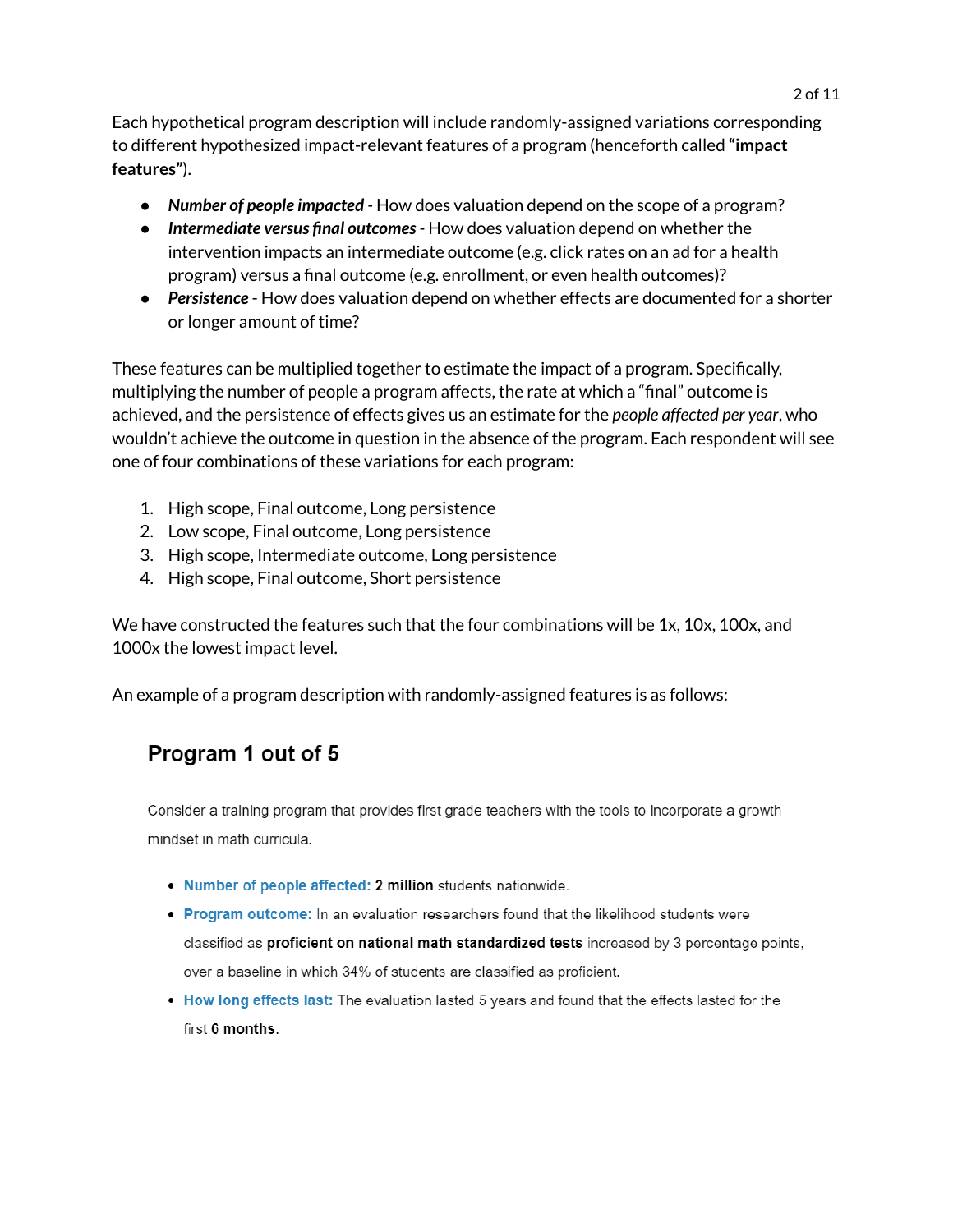Imagine you have the opportunity to help inform how the Department allocates its budget.

What is the **maximum** amount this particular program could cost, such that you would recommend that the Department fund the program at this cost but not for any higher cost listed? (Response required)



The survey will be broken down into three sections, which each respondent sees in random order:

- 1. **Baseline - 2 valuations, 2 unique programs:** Document baseline insensitivities in "valuations"; to what extent are policymakers attending to features like scope or outcome type when assessing a program? The baseline questions will look like the sample decision screen shown above. Refer to the Outcomes section for additional information on how we are operationalizing sensitivities.
- 2. **Treatment 1 - Impact Calculator - 2 valuations, 2 unique programs:** Introduce an "Impact calculator" to increase sensitivity to impact-relevant features of a program. If respondents are presented with a calculation of impact (based only on the program description on the page), does sensitivity increase? If so, this would suggest value in adding impact metrics to OES abstracts or other dissemination materials.
- 3. **Treatment 2 - Side-by-Side - 2 valuations, 1 unique program:** Show program descriptions side-by-side rather than sequentially. Does the direct comparison increase sensitivity to impact-relevant features?If so, this would suggest value in presenting a new program alongside information on the status quo program when disseminating information. It would also recommend joint evaluations when decisions are being made.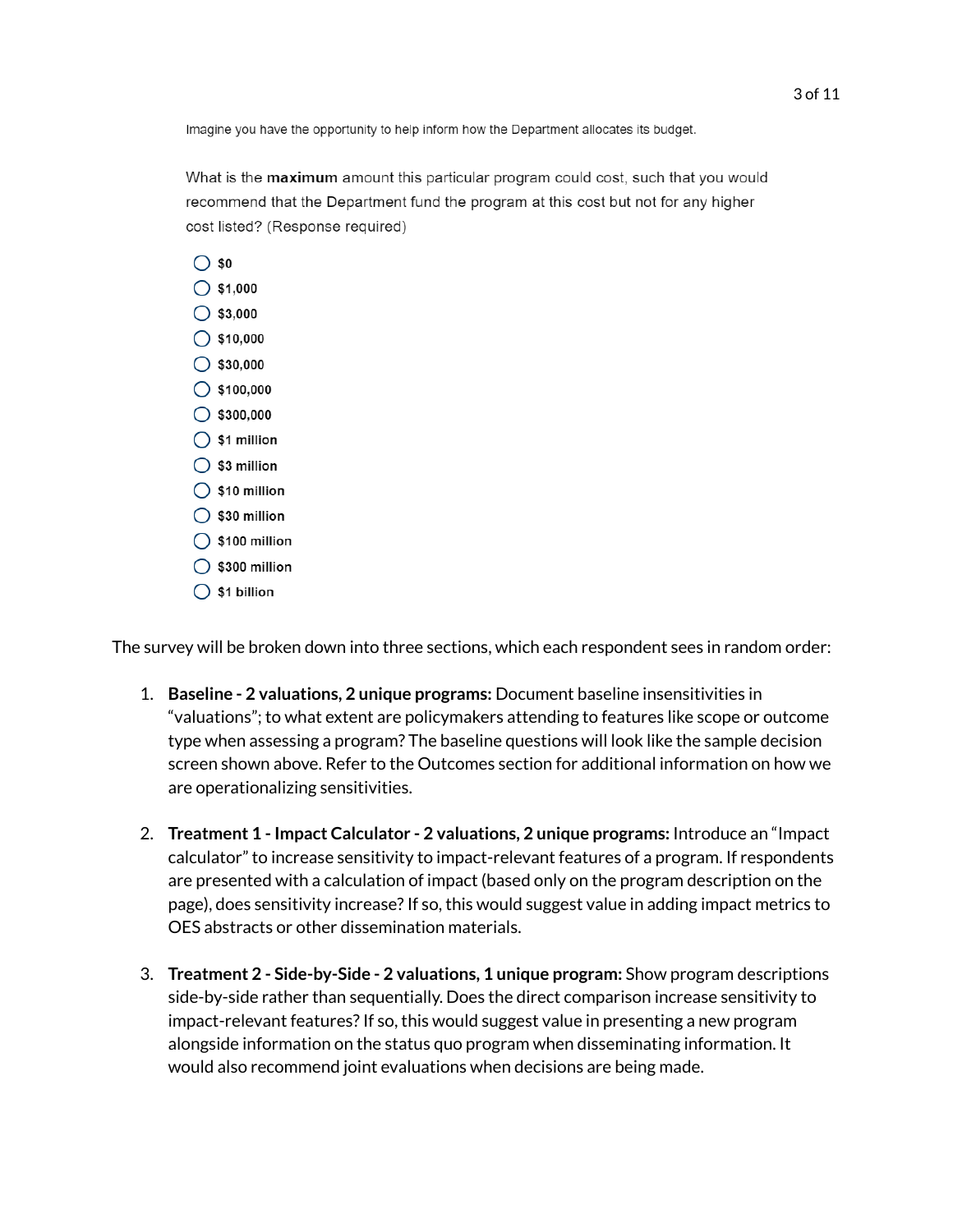#### An example screen for the impact calculation is shown here:

On this page, next to each possible total program cost we show in blue the cost per additional individual taking college courses each year, who wouldn't have taken college courses otherwise. This is calculated based on each possible total program cost, and so as the proposed total cost increases, the cost per additional individual taking college courses each year increases proportionally.

What is the maximum amount this particular program could cost, such that you would recommend that the Department fund the program at this cost but not for any higher cost listed? (Response required)

| Total cost: \$0           | Cost per additional individual taking college courses each<br>year: \$0                                 |
|---------------------------|---------------------------------------------------------------------------------------------------------|
| Total cost: \$1,000       | Cost per additional individual taking college courses each<br>year: \$3.13                              |
| Total cost: \$3,000       | Cost per additional individual taking college courses each<br>vear: \$9.38                              |
| Total cost: \$10,000      | Cost per additional individual taking college courses each<br>year: \$31.25                             |
| Total cost: \$30,000      | Cost per additional individual taking college courses each<br>year: \$93.75                             |
| Total cost: \$100,000     | Cost per additional individual taking college courses each<br>year: \$312.50                            |
| Total cost: \$300,000     | Cost per additional individual taking college courses each<br>year: \$937.50                            |
| Total cost: \$1 million   | Cost per additional individual taking college courses each<br>year: \$3,125                             |
| Total cost: \$3 million   | Cost per additional individual taking college courses each<br>year: \$9,375                             |
| Total cost: \$10 million  | Cost per additional individual taking college courses each<br>year: \$31,250                            |
| Total cost: \$30 million  | Cost per additional individual taking college courses each<br>year: \$93,750                            |
|                           | Total cost: \$100 million Cost per additional individual taking college courses each<br>year: \$312,500 |
| Total cost: \$300 million | Cost per additional individual taking college courses each<br>year: \$937,500                           |
| Total cost: \$1 billion   | Cost per additional individual taking college courses each<br>year: \$3.13 million                      |

An example screen for the side-by-side comparison is shown here: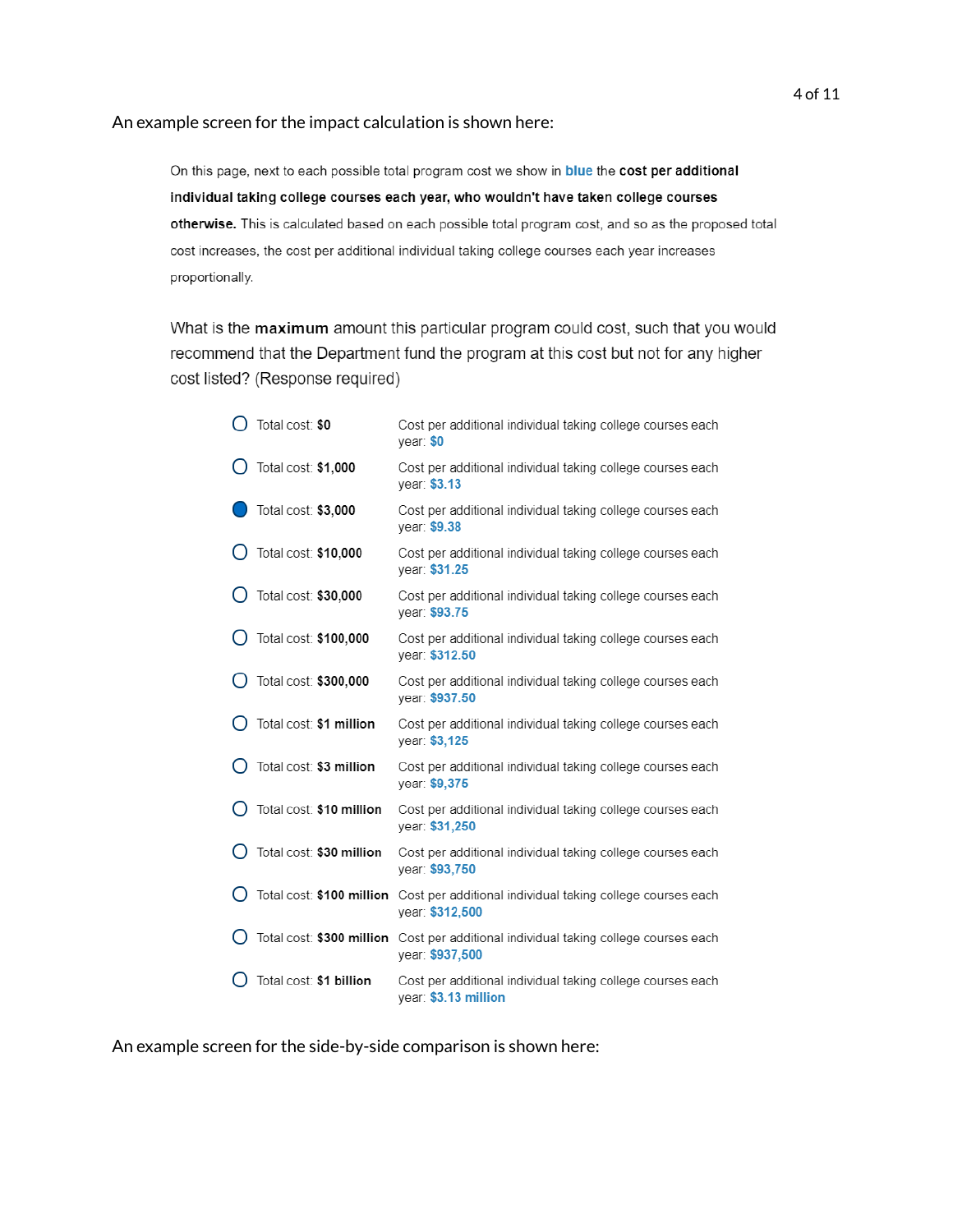Consider a proactive outreach program designed to increase take-up of SNAP benefits. This program is in addition to the program that actually implements SNAP.

#### Program A

Number of people affected: 600,000 students enrolled in community college.

Program outcome: In an evaluation researchers found that the program increased SNAP take-up among income-eligible students by 9 percentage points, over a baseline in which 56% of eligible individuals take up SNAP.

How long effects last: The evaluation lasted 5 years and found that the effects lasted for the first 2 days.

#### Program B Number of people affected: 600,000 students

enrolled in community college. Program outcome: In an evaluation researchers found that the program increased SNAP take-up among income-eligible students by 9 percentage points, over a baseline in which 56% of eligible individuals take up SNAP.

How long effects last: Effects persisted through all 5 years of the evaluation.

The three treatments allow us to document the degree to which decision makers are (in)sensitive to impact-relevant features of a program (Baseline), as well as whether particular modes of presenting evidence (Impact Calculator and Side-by-Side) can improve sensitivities (**our primary question of interest**).

After respondents see each baseline question, they will then be asked to assess their certainty in their valuation. Specifically, they will answer the following question:

#### How certain are you in your answer?

Your answer(s) indicate that \$3,000 is your assessment of the maximum cost such that you would still recommend that the Department fund the program on the previous page. How certain are you that this is the best possible assessment, given what you have been told about the program? Please click and drag the slider to indicate your level of certainty. (Response required)

Completely Uncertain

Completely Certain

I am 89% certain that the best estimate, given what I've been told, is \$3,000.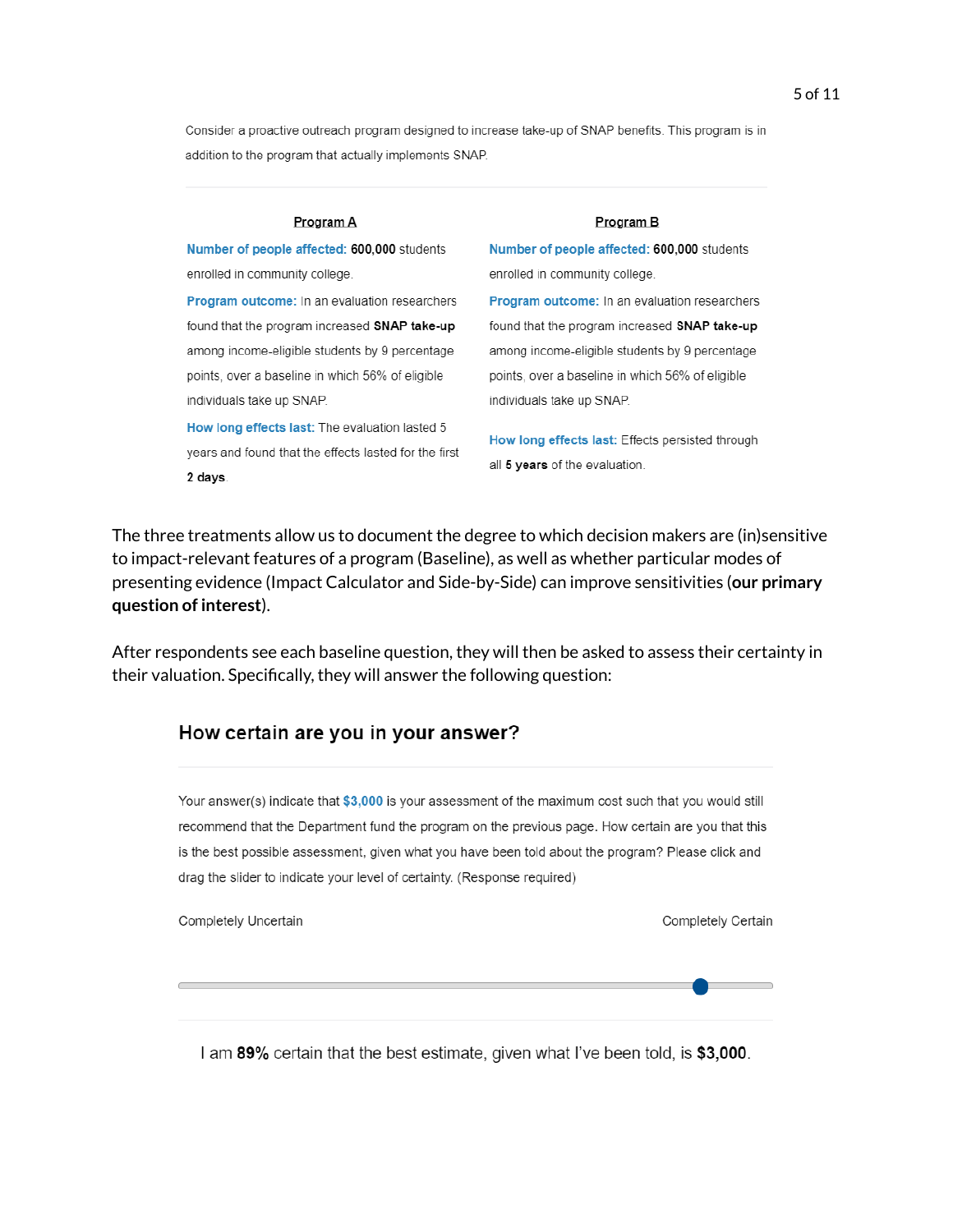These questions will also allow for a heterogeneity analysis at baseline; for instance, are the decision makers who exhibit the most insensitivity in their valuation assessments or who are least familiar with evidence-based evaluation or program adoption decisions those with the most uncertainty?(Or, the converse may also be true.) Additional certainty questions asked at the end of the survey will also allow us to test whether modes of presenting information to improve sensitivity decrease decision makers' uncertainty in their assessments.

After responding to these six core questions, respondents will again be shown one of the baseline program descriptions. This time, they will be asked to predict the modal cost selected by *other respondents*. Because this beliefs-based question has a clear true or false answer, we are able to incentivize responses.

The survey will conclude with questions to understand the additional barriers policymakers confront when translating evidence into policies and programs, as well as what this process looks like at different agencies. The survey will also ask for information about respondents' work in government as well as demographic characteristics.

#### *Data and Data Structure*

This section describes variables that will be analyzed, as well as changes that will be made to the raw data with respect to data structure and variables.

#### **Data Source(s):**

All data will be collected and stored in the GSA Qualtrics platform.

#### **Outcome Variables to Be Analyzed:**

#### Primary Analysis:

The core test of interest is whether the treatments -- the Impact Calculator and Side-by-Side presentation -- improve sensitivity to impact-relevant features of evidence. Note that the particular specifications to identify treatment effects are included in the Statistical Models section below.

The primary outcome for this analysis is the *"valuation" or perceived program value*, which is defined as the maximum cost at which the respondent is willing to fund the program, as identified in the survey.

We log-transform this outcome given that the costs are presented on a semi-logarithmic scale. We then normalize the program valuations around the mean perceived value ascribed to the lowest-impact combination for the program. This allows us to account for differences in average valuations and also presents a scaling factor that maps onto the measure of impact (described below in the Transformations of Variables section).

#### Secondary Analysis: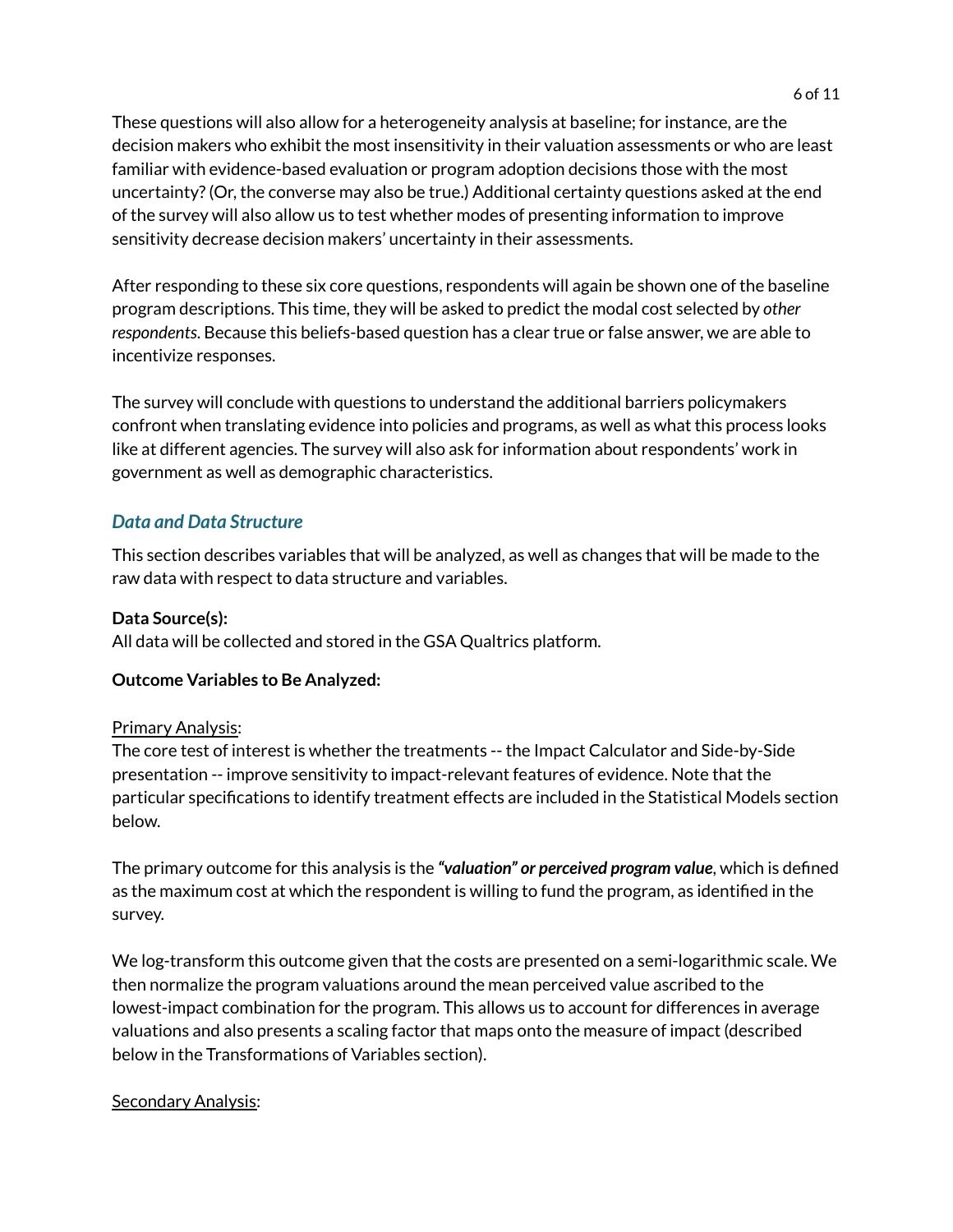Secondary questions of interest include the following:

- 1. How does sensitivity and the impact of our treatments depend on the particular impact-relevant feature? For instance, are people differentially sensitive to a change in scope compared to a change in the outcome?
- 2. Is higher certainty correlated with increased sensitivity to impact?
- 3. Do the impact calculator and/or side-by-side presentations increase certainty in responses?
- 4. Does measured sensitivity look comparable across incentivized and unincentivized responses?
- 5. Is more experience with evidence and evaluation correlated with both increased sensitivity as well as higher certainty?
- 6. Is the time spent on the program valuation screens predictive of increased sensitivity?

The only new outcome measure these tests introduce is that of *certainty* when exploring heterogeneities. The baseline certainty measure will be coded as a continuous variable ranging from 0% to 100% certainty (or certain). The certainty measure relevant to treatment effects will be coded as -1 if respondents report less certainty in the face of a treatment, 0 if respondents are equally certain, and 1 if respondents report more certainty.

#### **Transformations of Variables:**

Note that the transformation for the main outcome of interest,**"valuation" or perceived program value**, is described in the Outcomes section above.

Program Impact: As noted above, the impact of each program (with varied impact features) can be calculated by multiplying the scope, outcome, and persistence of effects. This gives us a value for the people affected per year. We will capture the relative impact across the combinations of different impact features, such that we will code the impact as 1, 10, 100, or 1000 depending on whether we are looking at the lowest impact level for the program, the impact level that is 10x the baseline, and so forth. This value will be log-transformed and will serve as a key independent variable.

Program Features Impact: We will create variables equal to the scaled log program impact, as defined above, for each of our three impact features: scope, outcome, and persistence. For instance, the impact level for scope will be  $= 0$  when the program description in question shows the lowest impact value for scope, log(10) at the next impact level, and so forth. These variables will indicate how the particular feature scales compared to its baseline value.

Treatment Indicators: We will create two dummy variables, *impact calculator* and *side-by-side*, that will equal one if the specified mode of presenting evidence is used for the particular question and zero otherwise. We will also create an index indicator, *treatment,* which will equal one if either the impact calculator or side-by-side mode is used, and zero otherwise.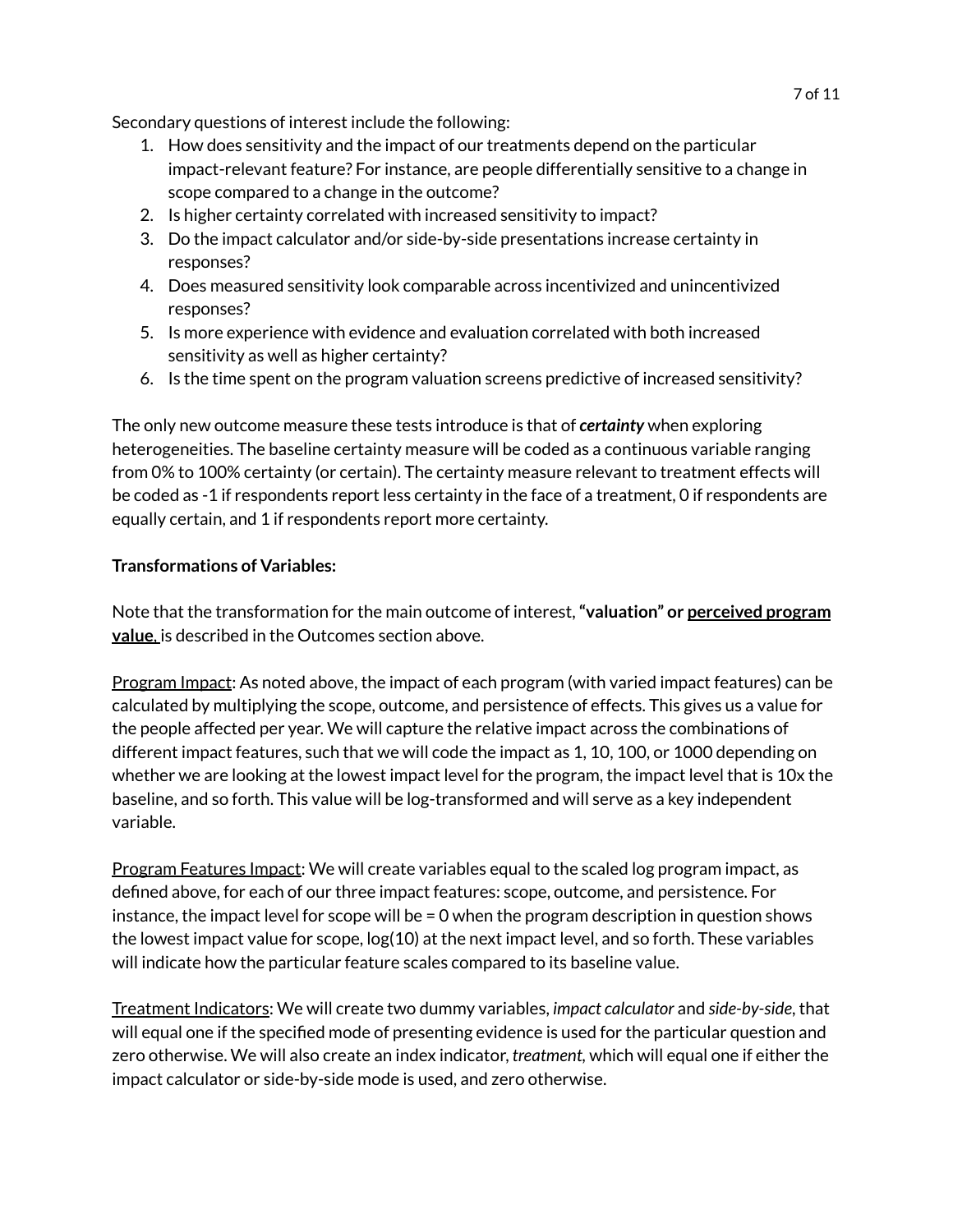Experience with evidence and evaluation: We will create an index for experience with evidence and evaluation based on our six-item scale at the end of the survey (variable name=experience). We will add together each individual item and divide by the total number of items (six) to get an average score for each respondent that can be used for heterogeneity analysis.

Time spent: We will compute the time spent, in seconds, on each program valuation screen.

**Imported Variables:** NA

### **Transformations of Data Structure:**

We will receive data at the respondent level and will reshape it such that it is at the decision screen level. That is, the final dataset will have six observations per respondent, one for each costing assessment they made.

#### **Data Exclusion:**

We will exclude respondents who didn't complete the main portion of the survey. We will also only keep the first complete response received via a single personalized survey link. That is, if the survey was taken multiple times using the same survey ID, we will not look at additional complete responses. We will also run robustness checks where we look only at respondents who spent at least 4 minutes on the survey in total.

### **Treatment of Missing Data:**

We will require responses to all core program valuation and certainty questions. Any skipped end-of-survey questions will be dropped, without imputing the data.

## *Descriptive Statistics, Tables, & Graphs*

The core graph we will present in both the OES abstract and an academic paper will show the scaled log impact on the x axis and the scaled log program valuations on the y axis, and will plot values across the baseline and treatment conditions. We hypothesize that valuations will be more responsive (sensitive) to a change in the impact for treatment compared to baseline decision screens.

### *Statistical Models & Hypothesis Tests*

This section describes the statistical models and hypothesis tests that will make up the analysis including any follow-ups on effects in the main statistical model and any exploratory analyses that can be anticipated prior to analysis.

### **Statistical Models:**

Primary Analysis: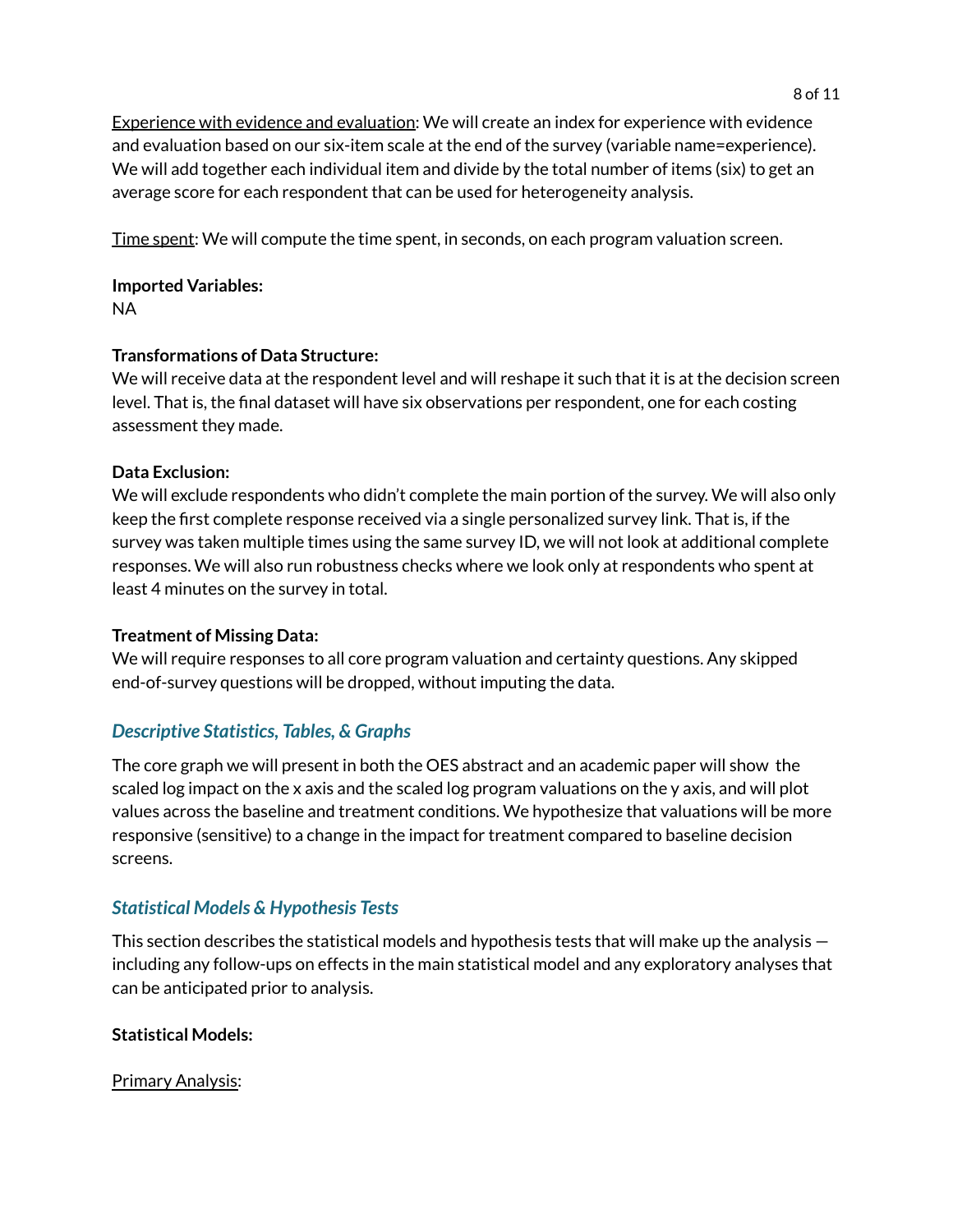The primary specification will look at the impact of the two treatments (impact calculator and side-by-side) on increasing sensitivity to impact-relevant features of a program:

$$
Y_{ip} = \beta_0 + \beta_1 IC_{ip} \cdot I_{ip} + \beta_2 SS_{ip} \cdot I_{ip} + \beta_3 IC_{ip} + \beta_4 SS_{ip} + \beta_5 I_{ip} + \delta_i + \alpha_p + \epsilon_{ip}
$$

where *i* indexes respondents evaluating program type  $p$ :

- $\bullet$  if  $Y_{ip}^{\phantom i}$  is our primary outcome of interest, i.e. the scaled log("valuation" or perceived program value) as defined above
- $\bullet$   $\;\;IC_{ip}^{\phantom i}$  is an indicator equal to one if the respondent sees an impact calculator on the screen when assessing the program
- $\bullet \quad S S_{ip}$  is an indicator equal to one if the respondent sees a side-by-side comparison of two similar programs when assessing the program
- $\bullet$   $\quad$   $\!l}_{ip}$  is the scaled log(program impact), as defined above
- $\bullet$   $\delta$   $\underset{i}{\sim}$  captures respondent fixed effects
- $\bullet$   $\alpha$  captures program fixed effects

Robust standard errors will be adjusted to reflect clustering at the respondent level.

In this specification, our main tests of interest are whether:

- $\bullet \quad \beta_{1} > \quad 0,$  or that the impact calculator increases sensitivity to a change in impact
- $\bullet \quad \beta_{2} > \;\; 0,$  or that the side-by-side presentation increases sensitivity to a change in impact

We will also look at an index that looks at the joint effects of the impact calculator and side-by-side presentation:

$$
Y_{ip} = \beta_0 + \beta_1 T_{ip} \cdot I_{ip} + \beta_2 T_{ip} + \beta_3 I_{ip} + \delta_i + \alpha_p + \varepsilon_{ip}
$$

where *i* indexes respondents evaluating program type  $p$ :

- $\bullet$  if  $Y_{ip}^{\phantom i}$  is our primary outcome of interest, i.e. the scaled log("valuation" or perceived program value) as defined above
- $\bullet$   $\tau_{ip}^-$  is an indicator equal to one if this program screen was a treatment screen
- $\bullet$   $\quad$   $\!l}_{ip}$  is the scaled log(program impact), as defined above
- $\bullet$   $\delta$   $\underset{i}{\sim}$  captures respondent fixed effects
- $\bullet$   $\alpha$  captures program fixed effects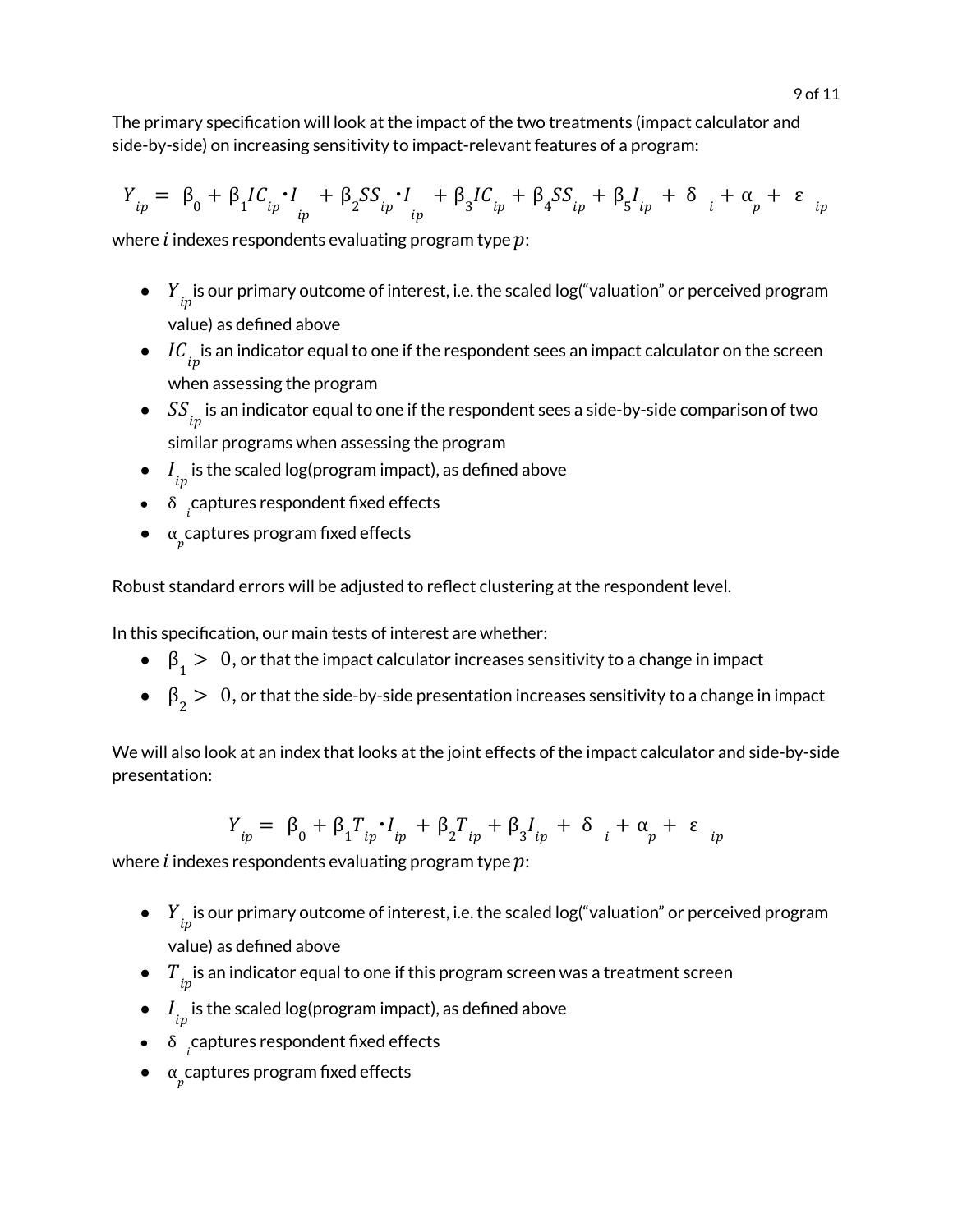In this specification, our main test of interest is whether:

 $\bullet \quad \beta_{1} > \quad 0,$  or that the pooled treatment increases sensitivity to a change in impact

Finally, we will report the coefficient on  $I_{\stackrel{\cdot}{ip}}$  as a proxy for the range of sensitivity respondents

exhibit in response to our program descriptions. However, this will be included only as a descriptive statistic.

#### Secondary Analysis:

We will run additional analyses to look at:

- 1. The relative sensitivity to our three impact features
- 2. Heterogeneous treatment effects by our three impact features
- 3. The relationship between certainty and sensitivity to impact
- 4. The impact of our treatments on certainty
- 5. The relationship between incentivized and unincentivized responses
- 6. The relationship between respondent characteristics, notably experience with evidence and evaluation, and sensitivity as well as certainty
- 7. The relationship between time spent on the program valuations and sensitivity

#### **Follow-Up Analyses:**

#### NA

### **Inference Criteria, Including Any Adjustments for Multiple Comparisons:**

We will use simulations to generate corrected *p*-values that control for the family-wise error rate across our two core primary tests, i.e. the test of the efficacy of the impact calculator and side-by-side presentation. We will not additionally correct for the inclusion of the pooled treatment indicator.

We will not include corrections for the secondary analysis, which we will clearly distinguish as secondary.

#### **Limitations:**

Relevant limitations are already identified in the design document.

#### **Exploratory Analysis:**

We will also look at how features of our analysis vary by agency. Does baseline sensitivity vary by agency? Do we see differences in experience with evidence and evaluation across agencies?